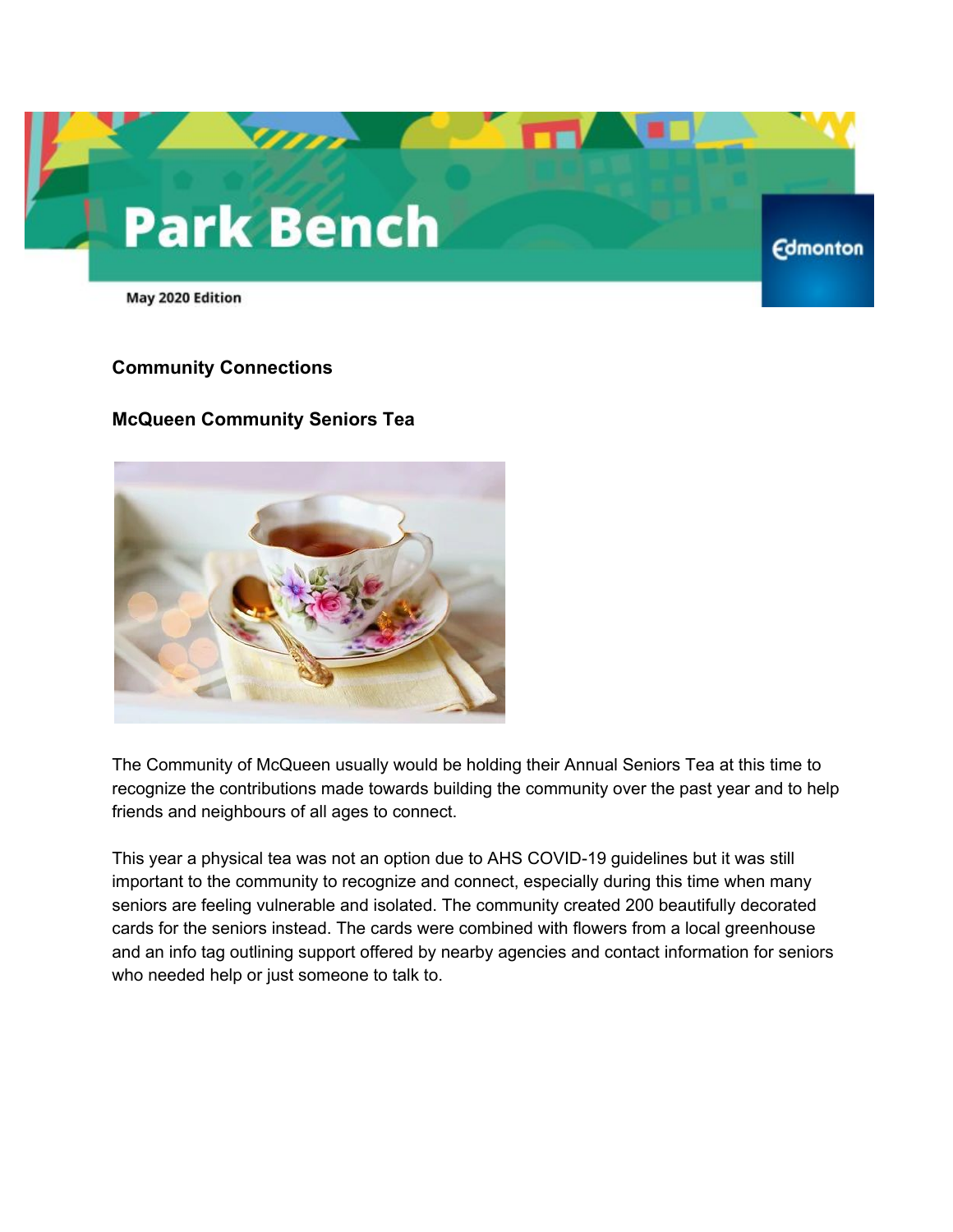## **Edmonton Window Art**

The **[Edmonton](https://jkparker.maps.arcgis.com/apps/CrowdsourceReporter/index.html?appid=5d9543ddad3c4f3cbca976bdfa2d012b&fbclid=IwAR1qFfnZfvuNLUBUmtL9R_jMdwUDRUd9_VLsX8CKIi5Kjnk9saVmpNIGVgM&webmap=571f67ded02549269b58cddf4068ec67&layer=Window_Art_9560&utm_source=Cyberimpact&utm_medium=email&utm_campaign=Community-Development-Special-Edition) Window Art Map makes it easy for people to plan "window walk" routes. Just** click on a location near you to find windows decorated with messages or art. You can use the map to go for a "window walk", or decorate your windows and add them to the map.

## **Fostering Connections**

*"Now, more than ever, we need to take care of each other...this means now, more than ever, keeping a physical distance..and now more than ever finding creative ways to maintain our bonds."*

- Dr. Deena

#### Hinshaw

The City of Edmonton is here to "walk alongside" neighbourhoods so that together we can respond to the range of challenges that are facing individuals, families and neighbours. Being prepared for unexpected situations is not only about having the right supplies but also relying on connections to others such as family, friends and neighbours. We believe to build sustainable connections there is no better place to start than your own neighbourhood.

Here are some ideas and resources to foster connections:

- **Consider ensuring that your block/floor has a contact list** so that you can collectively respond to neighbours who may need help. For support in connecting your block email [abundantcommunity@edmonton.ca](mailto:abundantcommunity@edmonton.ca)
- **Reach out to your Neighbourhood Resource Coordinator** with your neighbouring stories, successes, ideas and/or challenges so that we can learn and grow together
- **Organize acts of kindness** by taking an inventory of ways that neighbours would like to contribute to the care and wellbeing of neighbours. The **[Nextdoor](https://ca.nextdoor.com/) App**, and particularly the Help Map function is one tool that can help
- **Find opportunities to safely connect with neighbours**. Community League websites & their social media pages are great avenues to build connections
- **[Guidance](https://www.alberta.ca/guidance-on-outdoor-activities.aspx) on Outdoor Activities -** Advice to help Albertans plan and safely enjoy outdoor activities
- **Call or visit 211 [Alberta](https://www.ab.211.ca/)** a helpline and website that provides information on and referrals to Alberta's community, social, health-related and government services

## **Keep Neighbouring!**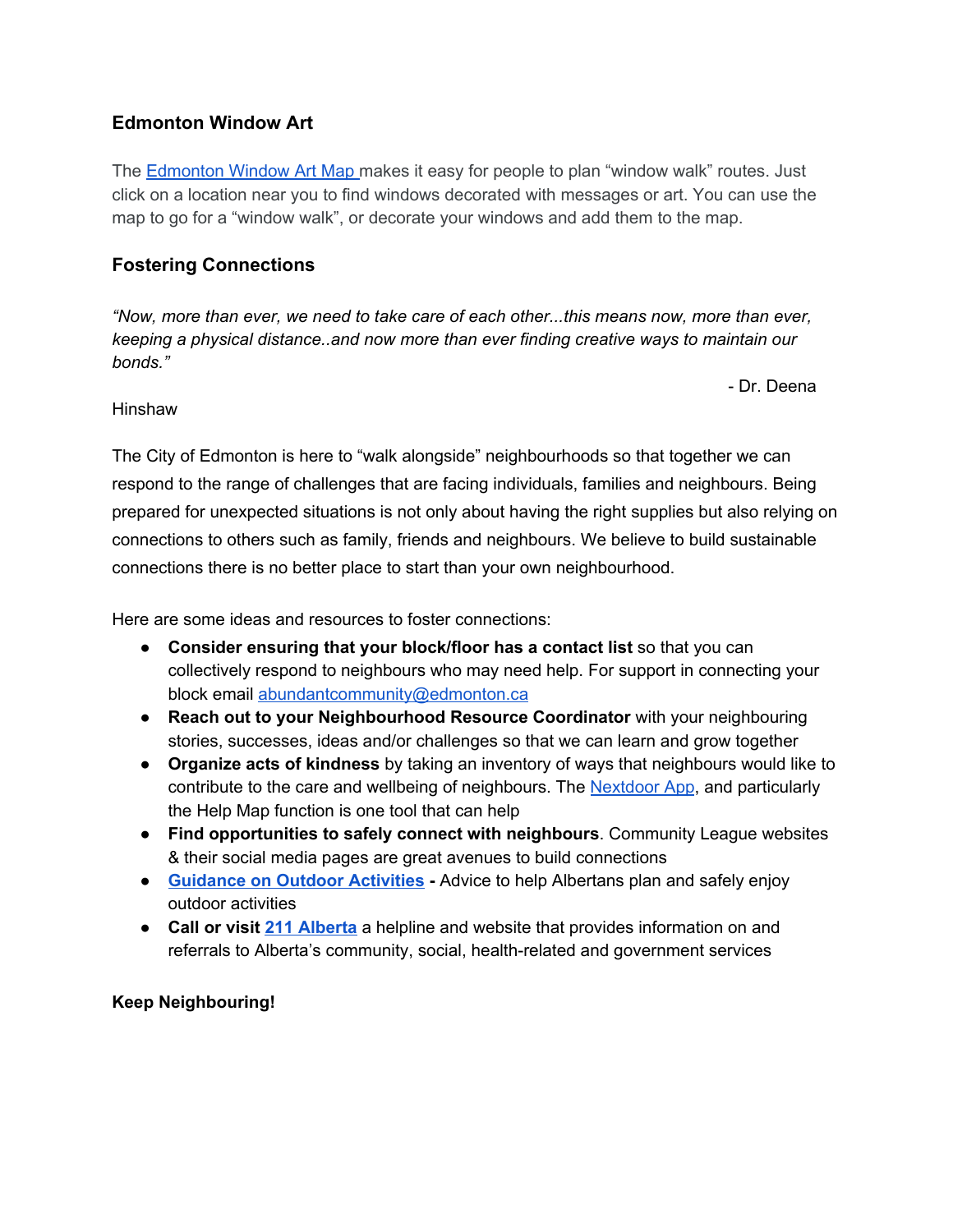# **Abundant Community Edmonton (ACE) Virtual Workshops - May 2020**

Abundant Community Edmonton will be hosting two virtual workshops in May:

● **Recruiting Block Connectors using Digital Platforms**: this workshop is for ACE Support Teams, Neighbourhood Connectors or Community League board members involved, or who want to be involved in ACE. Wednesday, May 27th 6:30pm - 8:00pm.

If you are interested in joining please email [abundantcommunity@edmonton.ca](mailto:abundantcommunity@edmonton.ca).

## **Community Gardens**

Community gardens are a source of food security, support wellness, and promote a sense of neighbourly connection. In order to operate community gardens, support neighbourhoods, and stay safe during COVID-19, the City has developed community garden [requirements](https://www.edmonton.ca/residential_neighbourhoods/gardens_lawns_trees/community-gardens.aspx) and [guidelines.](https://www.edmonton.ca/residential_neighbourhoods/gardens_lawns_trees/community-gardens.aspx) These requirements and guidelines apply to permanent and temporary community gardens located in open spaces, including those on parkland, right-of-way, community league licensed land, as well as private land leased by the City. The [community](https://www.edmonton.ca/residential_neighbourhoods/gardens_lawns_trees/community-gardens.aspx) garden guidelines have been posted on [edmonton.ca/communitygardens](https://www.edmonton.ca/residential_neighbourhoods/gardens_lawns_trees/community-gardens.aspx). We are asking that you share these guidelines with everyone that will be working in the community garden area over this growing season.

We understand it's a difficult time for Edmontonians. Our top priority is the health and safety of Edmontonians. It's important to go outside, and to continue to be active while following the AHS guidelines for people to maintain a safe physical distance, while enjoying the outdoors. By working together to stay apart, each of us help to contain the spread of COVID-19 in our community.

Please keep your physical distance. We are in this together.

The Community Gardens team is here to support you, please reach out to [communitygardens@edmonton.ca](mailto:communitygardens@edmonton.ca) if you have any questions or concerns.

## **Farmer's Markets - Opened on May 1st**

## [On-street](https://exploreedmonton.com/articles/farmers-markets-in-edmonton) farmers' markets

The province has declared all horticultural businesses and farmers' markets as essential businesses that may remain open. The Province has developed guidelines, including measures to facilitate physical distancing in addition to regular hygiene and food safety requirements. [Read](https://www.alberta.ca/alberta-approved-farmers-markets.aspx) More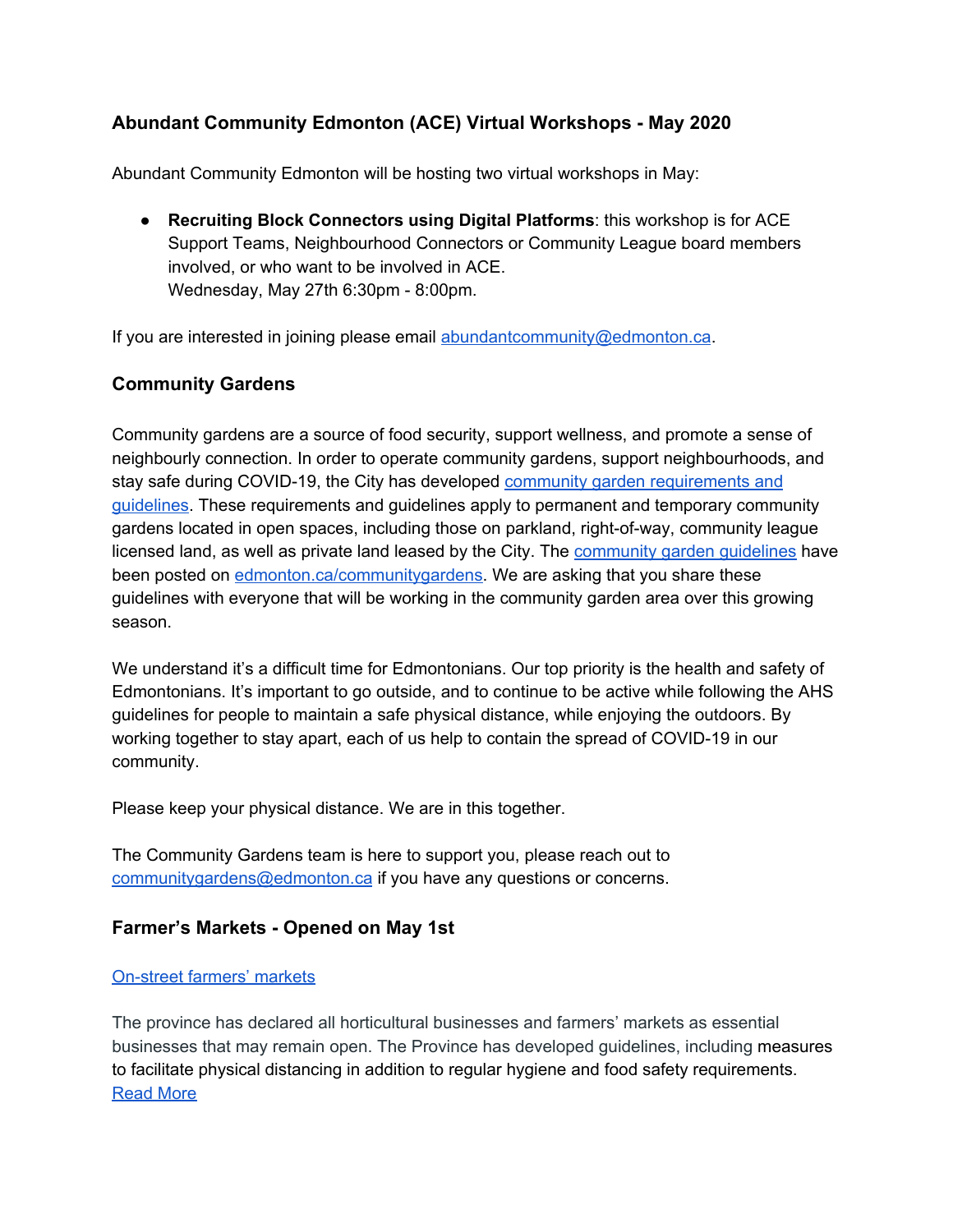## **Support Local Businesses - Shop Local**

The City has sponsore[d](https://edmonton.thingsthatareopen.com/) **Things That Are Open in [Edmonton](https://edmonton.thingsthatareopen.com/)** to help easily find local businesses that are still open and what services they are providing. Support Edmonton businesses and buy local when they are able. Businesses are adapting to help all of us stay safe while continuing to provide great products and services.

# **Did you know 'Recreation and Parks Month' is just around the corner?**

Connecting communities in traditional ways that bring people together has shifted significantly in recent months. Whether we, as a society are isolating, or practicing physical-distancing, we have never been more in need of connection. In the spirit of raising hope, Neighbourhood Services' Building Community Through Recreation initiative encourages you to promote 'June is Recreation and Parks Month' (JRPM) in your neighbourhoods and communities. JRPM is one way to build connections and a sense of community, while practicing physical distancing to keep everyone safe.

Visit the ARPA [website/Events](https://arpaonline.ca/events/recreation-parks-month/) to find out more and use **#BCTR**, **#liveactive** and **#JRPMConnect** in social media posts so we can see what you are doing this June!

If you have any questions, please contact Shireen Mears at **bctr@edmonton.ca**.

## **Spring Cleaning? Please keep your property tidy.**



Unkempt properties can lead to decreased property values, untidy neighbourhoods and complaints from neighbouring residents and businesses. Keeping your property in good repair is the responsibility of every property owner.

## **Unkempt conditions include:**

- 1. Excessive accumulation of materials (appliances, boxes, tires, garbage)
- 2. Damaged, dismantled or derelict vehicles
- 3. Long grass or weeds higher than 10 cm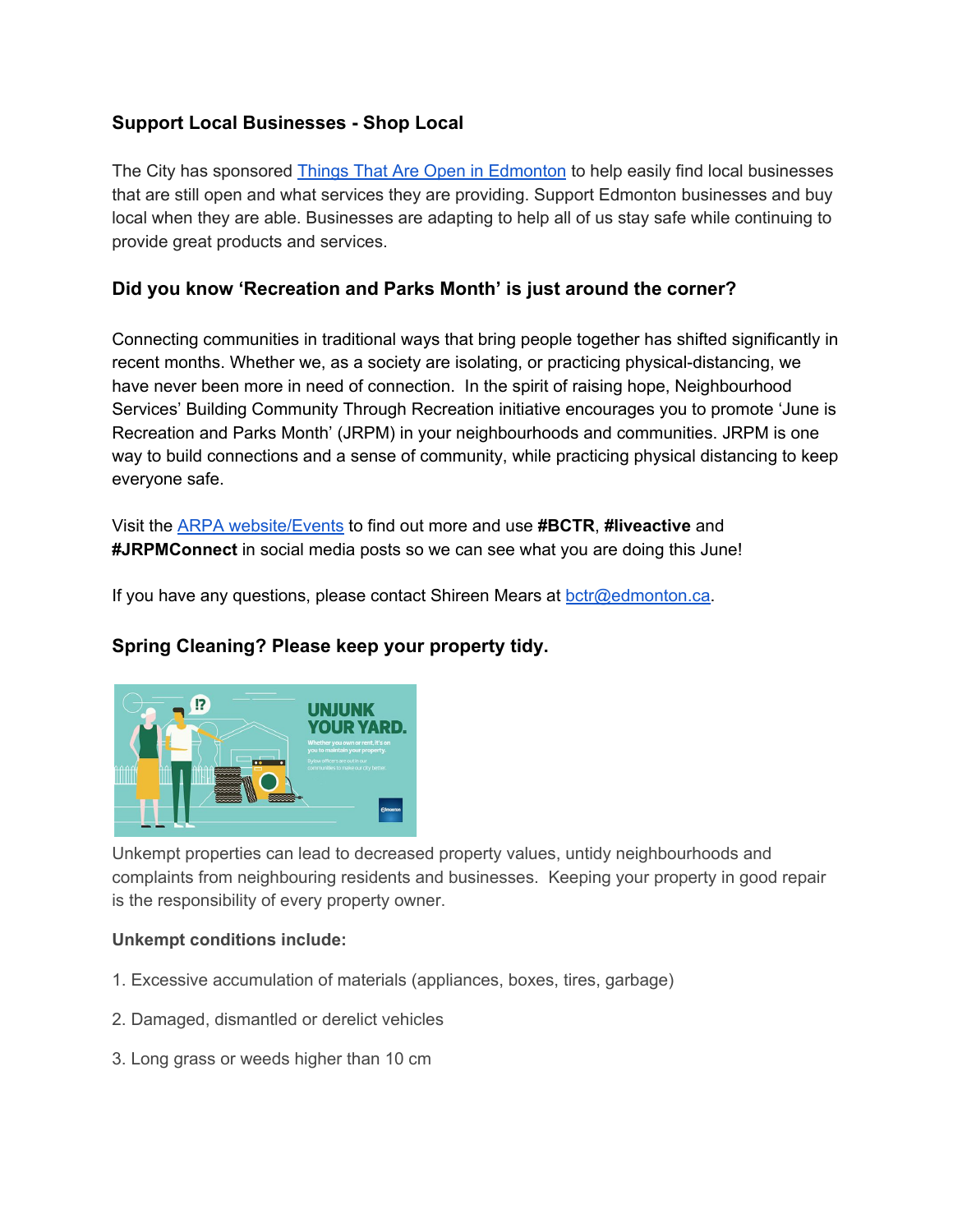4. Building in serious disrepair (graffiti, broken windows)

#### **If you have a concern about a bylaw infraction:**

1. Discuss the concern directly with the owner

2. If you can't resolve it directly, record the address of the violation and description of the problem

- 3. Call 311 or use the 311 app to place a complaint
- 4. Provide your name, address, phone number and the details of your concern

## **Need Help with Needle Disposal?**



Now that the snow has melted, improperly disposed of needles are being found. Capital City Clean Up offers citizens many solutions for safe and reliable disposal of needles and needle debris. Our goal, in collaboration with our community partners, is to keep our streets, parks and playgrounds clean and safe for everyone.

If the needle is on **public** property, please call 311 for assistance. A City crew will assist with the clean up.

If the needle is on **private** property, please call Boyle Street Ventures at 780-426-0500 and they will assist you.

Capital City Clean Up also offers free disposal boxes throughout the city, frequently asked questions about safe needle handling and a safe needle pick up guide. Please click [here,](https://www.edmonton.ca/programs_services/graffiti_litter/safe-needle-disposal.aspx) for more information.

For all general inquiries, email [capitalcitycleanup@edmonton.ca](mailto:capitalcitycleanup@edmonton.ca).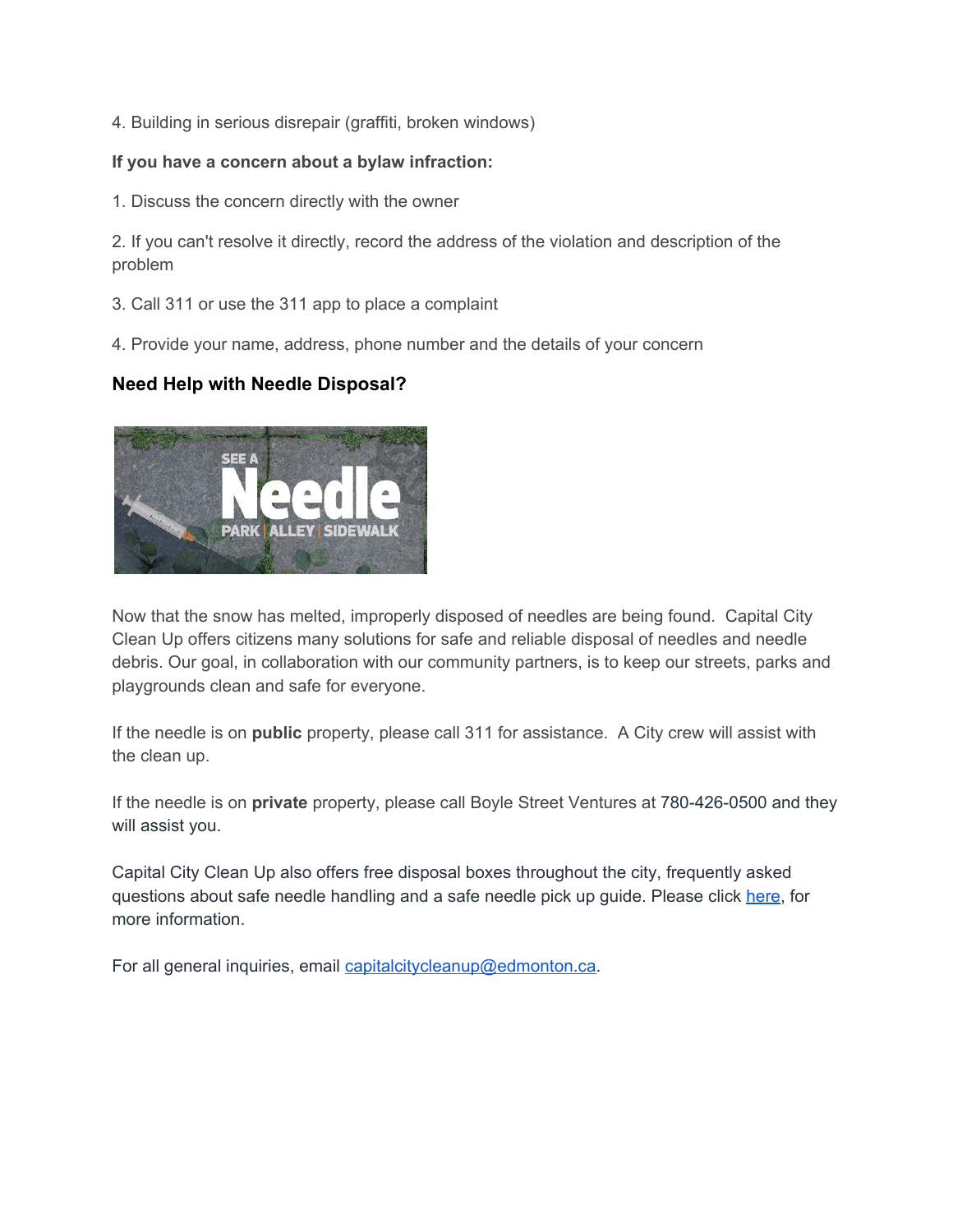## **There's a Buzzzz in the Air - Mosquito Season has Arrived**



With winter snow melting and the onset of warm spring conditions, mosquito larvae are hatching in temporary pools of standing water and roadside ditches throughout the Edmonton region.

As of April 21, 2020, the Mosquito Control Program has started targeting the aquatic larvae in order to reduce the numbers of mosquitoes before they emerge as biting adults. Pest Management crews are using trucks and backpack sprayers to treat ground and ditch habitats within the city, while contracted vendors are using helicopters to begin treating open field pools.

Keeping the number of adult mosquitoes down improves the quality of life for Edmontonians who may be looking to enjoy the outdoors during the spring and summer season.

For more information about our mosquito program, please visit [edmonton.ca/mosquitos](https://www.edmonton.ca/programs_services/pests/edmonton-mosquito-activity.aspx)

## **The Dreaded Black Knot…**

There are many thoughts that could go through one's mind when they read the words "black knot" - but would a fungal disease cross your mind? Black knot is a fungal disease that occurs on numerous fruit-bearing trees, such as mayday, plums and cherries, including local and native chokecherry. Extremely common in Edmonton, the disease is notable for the long, unsightly growths formed on the branches of infected trees.

Appearance: Initially, black knot appears as small light brown swellings on current or previous season's growth. The following year, the swellings appear olive green in color with a velvety texture, turning black by the end of the season.

Its Impact: New growth and wounded areas are most susceptible to infection. Larger branches may take several years to display damage. Infected trees decline and become more symptomatic with each successive season. Black knot causes trees to weaken, decline and possibly die. Trees with multiple infections become stunted and misshapen, reducing their productivity and attractiveness.

Warm, wet weather prompts the fungus in the growths to release spores, which are spread by splashing water, wind, insects and birds. Diseased knots can produce and release spores for up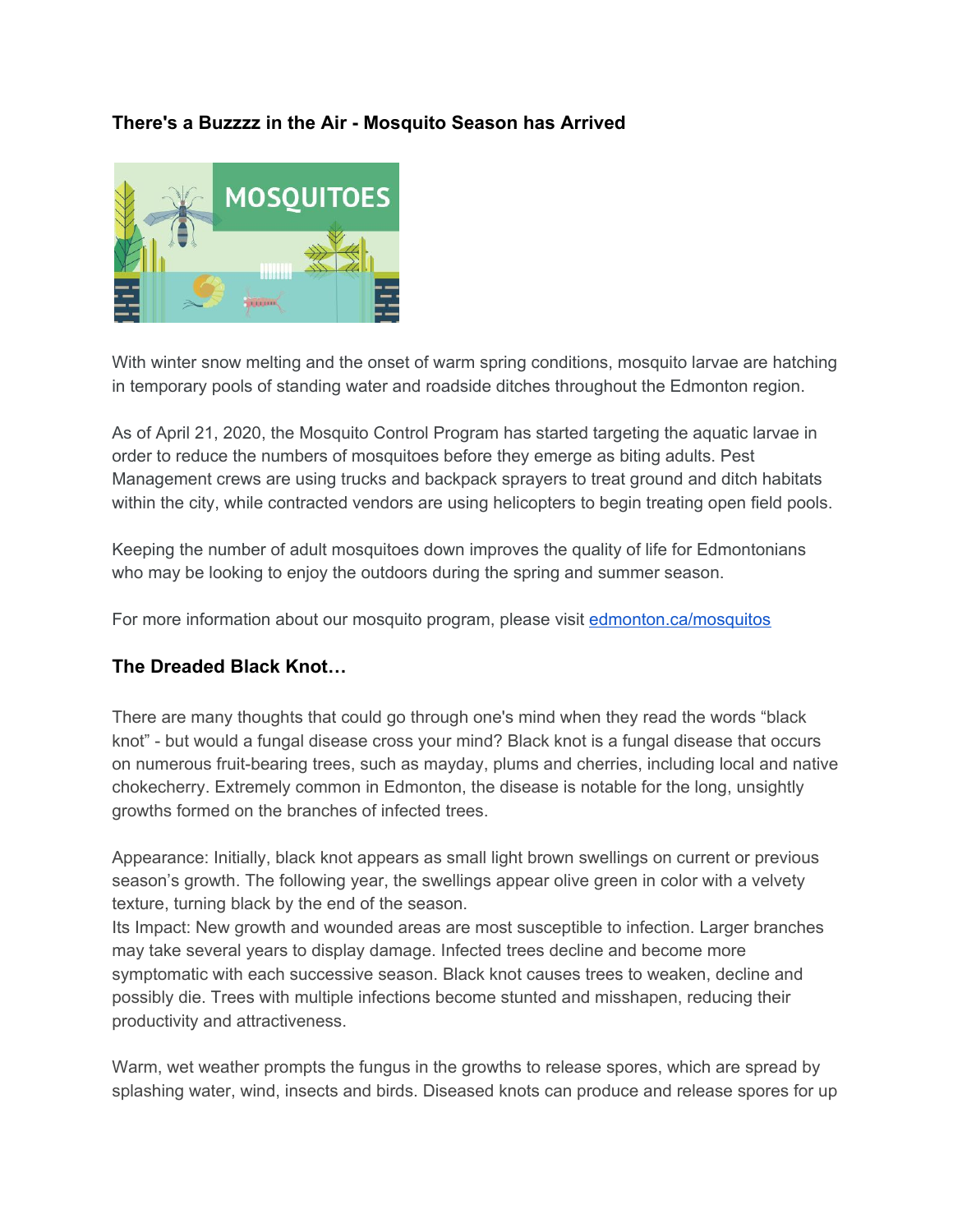to 4 months after removal. Spores can also be carried by unsterilized pruning utensils, spreading the infection from tree to tree.

#### Prevention Tips

- Remove infected branches to at least 15-20 cm (6-8 inches) below the knot.
- Heavily infected trees may have to be removed completely.
- Prune trees during winter when they are dormant.
- Sterilize tools between each cut using chlorine bleach or ethyl alcohol.
- Removed knots should be burned, buried or removed from the site immediately.
- Avoid planting trees near areas with known problems.
- If possible, remove all black knot sources within 200m.

# **Help Protect our Natural Tree Canopy**



Did you know that the City of Edmonton has over 380,000 boulevard and open space trees, and 2,500 hectares of forested natural areas? The City's urban forest provides many environmental, ecological, economic, and social benefits. The urban forest consists of the city's boulevard and park trees, as well as naturalized and natural areas.

The many benefits of trees include purifying the air that we breathe, sequestering carbon dioxide and combating climate change, improving water quality, reducing erosion, providing habitats and corridors for wildlife, and promoting overall well-being and positive mental health.

With careful stewardship, these benefits can continue for generations, appreciating over time. Proper management and education is crucial for continuous growth and improvement of the urban forest.